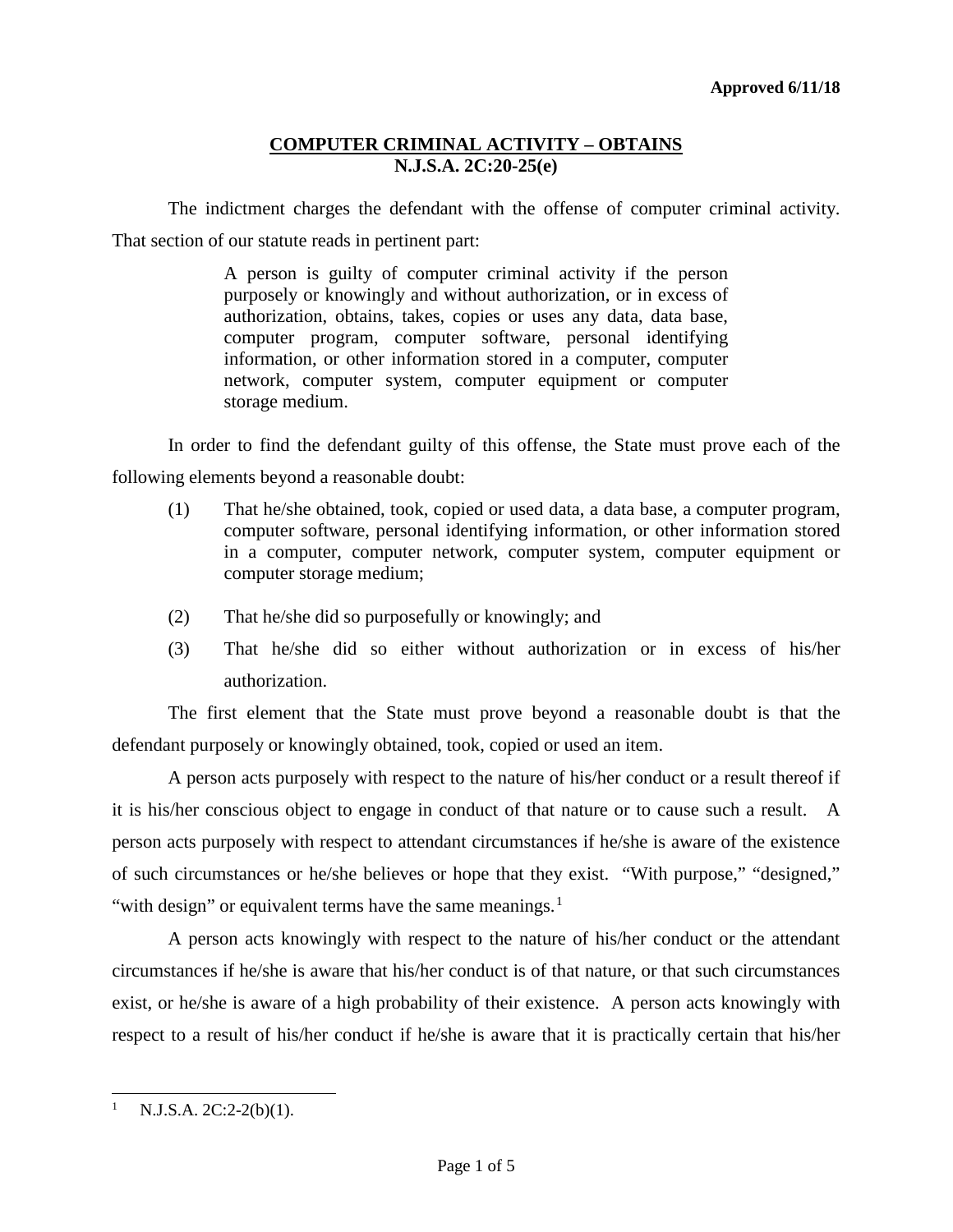conduct will cause such a result. "Knowing," "with knowledge or equivalent terms have the same meaning.<sup>[2](#page-1-0)</sup>

Purpose and knowledge are conditions of the mind which cannot be seen and can only be determined by inferences from conduct, words or acts. A state of mind is rarely susceptible of direct proof, but must ordinarily be inferred from the facts. Therefore, it is not necessary, members of the jury, that the State produce witnesses to testify that an accused said he/she had a certain state of mind when he/she engaged in a particular act. It is within your power to find that such proof has been furnished beyond a reasonable doubt by inference which may arise from the nature of his/her acts and his/her conduct, and from all he/she said and did at the particular time and place, and from all of the surrounding circumstances.

The second element that the State must prove beyond a reasonable doubt is that the item taken, copied or used was [**CHOOSE APPROPRIATE]** data, a data base, a computer program, computer software, personal identifying information, or other information stored in a computer, computer network, computer system, computer equipment or computer storage medium.

# [**CHOOSE APPROPRIATE]**

"Data" means information, facts, concepts, or instructions contained in a computer, computer storage medium, computer system, or computer network. It shall also include, but not be limited to, any alphanumeric, hexadecimal, octal or binary code.<sup>[3](#page-1-1)</sup>

"Data base" means a collection of data.<sup>[4](#page-1-2)</sup>

"Computer program" means a series of instructions or statements executable on a computer, which directs the computer system in a manner to produce a desired result.<sup>[5](#page-1-3)</sup>

"Computer software" means a set of computer programs, data, procedures, and associated documentation concerned with the operation of a computer system.<sup>[6](#page-1-4)</sup>

"Personal identifying information" means any name, number, or other information that may be used, alone or in conjunction with any other information, to identify a specific individual and includes, but is not limited to, the name, address, telephone number, date of birth, social

l

<span id="page-1-0"></span><sup>&</sup>lt;sup>2</sup> N.J.S.A. 2C:2-2(b)(2).<br><sup>3</sup> N.J.S.A. 2C:20.23(b)

<span id="page-1-2"></span><span id="page-1-1"></span><sup>&</sup>lt;sup>3</sup> N.J.S.A. 2C:20-23(h).<br><sup>4</sup> N.J.S.A. 2C:20-23(i).<br><sup>5</sup> N.J.S.A. 2C:20-23(e).<br><sup>6</sup> N.J.S.A. 2C:20-23(f).

<span id="page-1-3"></span>

<span id="page-1-4"></span>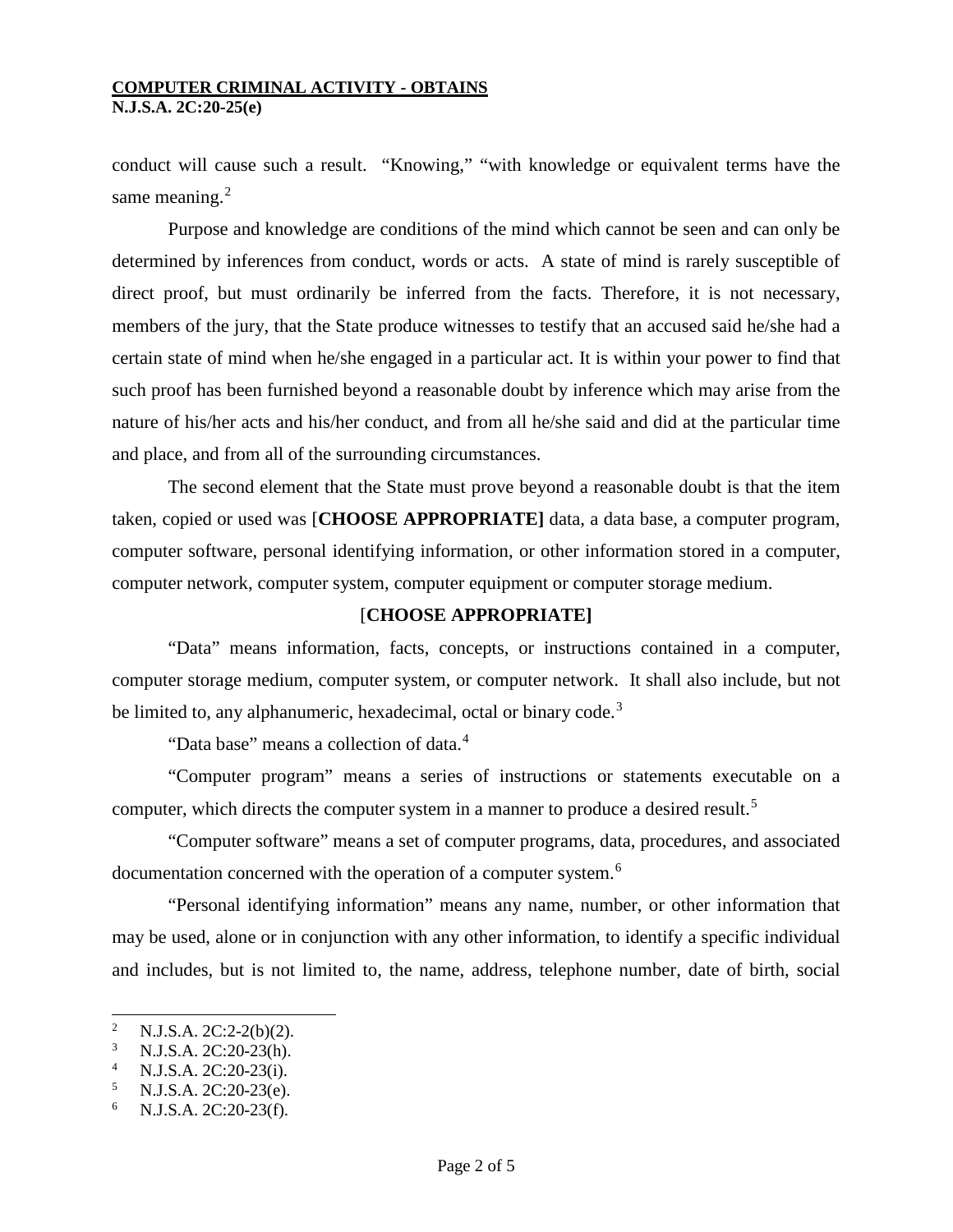security number, official State issues identification number, employer or taxpayer number, place of employment, employee identification number, demand deposit account number, savings account number, credit card number, mother's maiden name, unique biometric data, such as fingerprint, voice print, retina or iris image or other unique physical representation, or unique electronic identification number, address, or routing code of the individual.<sup>[7](#page-2-0)</sup> It shall include passwords and other codes that permit access to any data, data base, computer, computer storage medium, computer program, computer software, computer equipment, computer system, or computer network, where access is intended to be secure, restricted, or limited.<sup>[8](#page-2-1)</sup>

"Computer" means an electronic, magnetic, optical, electrochemical or other high speed data processing device or another similar device capable of executing a computer program, including arithmetic, logic, memory, data storage or input-output operations and includes all computer equipment connected to such a device, computer system or computer network, but shall not include an automated typewriter or typesetter or a portable, hand-held calculator.<sup>[9](#page-2-2)</sup>

"Computer system" means a set of interconnected computer equipment intended to operate as a cohesive system.<sup>[10](#page-2-3)</sup>

"Computer network" means the interconnection of communication lines, including microwave or other means of electronic communications, with a computer through remote terminals, or a complex consisting of two or more interconnected computers, and shall include the Internet. $11$ 

### [**RESUME CHARGE]**

The third element that the State has to prove beyond a reasonable doubt is that the defendant took, copied, or used the item without authorization or in excess of his/her authorization.

"Authorization" means permission, authority or consent given by a person who possesses lawful authority to grant such permission, authority or consent to another person to access, operate, use, obtain, take, copy, alter, damage or destroy a computer, computer network,

-

<span id="page-2-0"></span>N.J.S.A. 2C:20-1(v). Although the computer-theft statute references N.J.S.A. 2C:21-17, the relevant portion was relocated to N.J.S.A. 2C:20-1(v) in 2002.

<span id="page-2-1"></span><sup>8</sup> N.J.S.A. 2C:20-23(l).

<span id="page-2-2"></span><sup>&</sup>lt;sup>9</sup> N.J.S.A. 2C:20-23(b).<br><sup>10</sup> N.J.S.A. 2C:20-23(g).<br><sup>11</sup> N.J.S.A. 2C:20-23(d).

<span id="page-2-3"></span>

<span id="page-2-4"></span>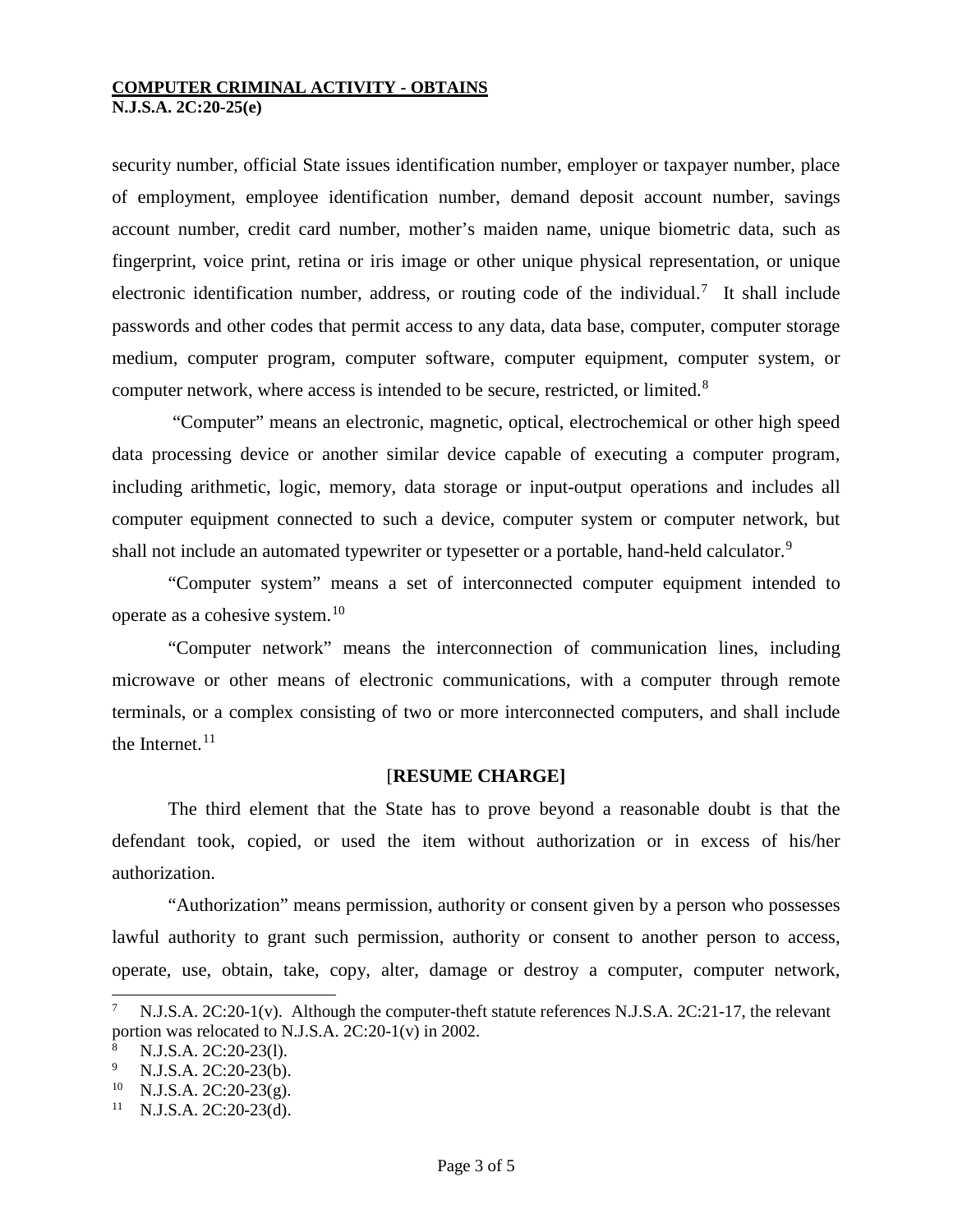computer system, computer equipment, computer software, computer program, computer storage medium, or data. An actor has authorization of a reasonable person would believe that the act was authorized. $12$ 

If after a consideration of all the evidence you find that the State has failed to prove any element of the offense beyond a reasonable doubt, then you must find the defendant not guilty.

If, however, after a consideration of all the evidence you are convinced beyond a reasonable doubt that the State has proven every element beyond a reasonable doubt, then you must find the defendant guilty.

## [**CHARGE AS TO VALUE**]

If you find that the State has proven every element of the offense beyond a reasonable doubt, then you must go on to consider whether the data, data base, computer program, computer software, or information:

- (1) is or contains personal identifying information, medical diagnoses, treatments or other medical information concerning an identifiable person; or
- (2) is or contains governmental records or other information that is protected from disclosure by law, court order or rule of court; or
- (3) has a value exceeding \$5,000**.**

### **[CHARGE IF FIRST-DEGREE ALLEGED]**

If you find that the State has proven every element of the offense beyond a reasonable doubt that the defendant purposely or knowingly and without authorization, or in excess of authorization took, copied, or used any data, data base, computer program, computer software, personal identifying information, or other information stored in a computer, computer network, computer system, computer equipment or computer storage medium, then you must go on to determine whether the offense resulted in:

(1) a substantial interruption or impairment of public communication, transportation, supply of water, gas or power, or other public service.<sup>[13](#page-3-1)</sup> The term 'substantial interruption or impairment' shall mean such interruption or impairment that:

(a) affects 10 or more structures or habitations; or

<span id="page-3-1"></span><span id="page-3-0"></span> $12$ <sup>12</sup> N.J.S.A. 2C:20-23(q).<br><sup>13</sup> N.J.S.A. 2C:20-25(g).